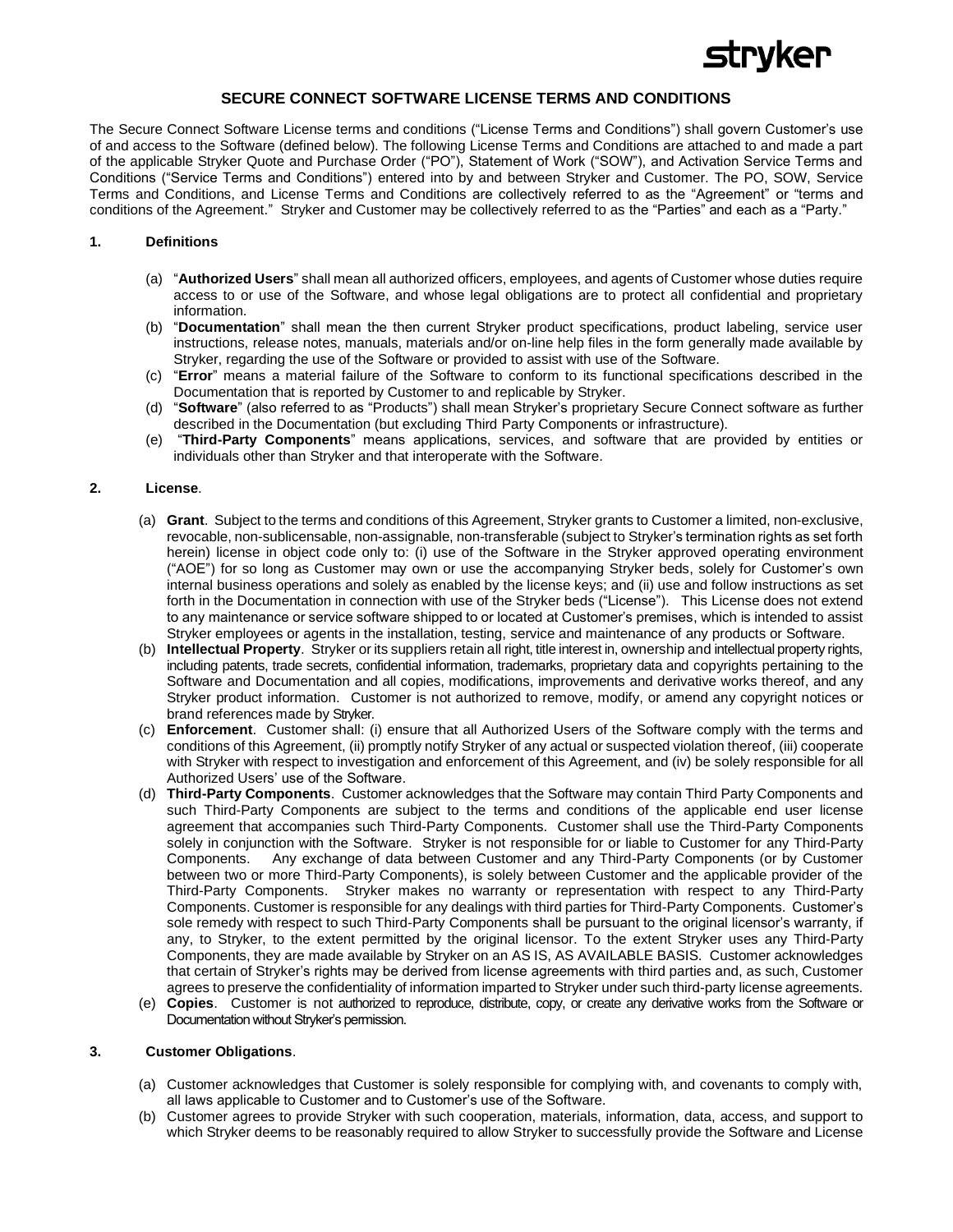

to Customer. Customer understands and agrees that Stryker's obligations hereunder are expressly conditioned upon Customer providing such cooperation, materials, information, data, access, and support.

- (c) Customer is responsible for timely applying security patches as instructed and provided by Stryker. Customer must fully cooperate with Stryker in permitting Stryker to take any action necessary to apply security patches or any other security measures Stryker deems necessary.
- (d) Customer is solely responsible for its network, customer-provided systems, or resources any and all activities that occur under Customer's account. Customer agrees to immediately notify Stryker of any unauthorized use of Customer's account or any other breach of security known to Customer. Stryker shall have no liability for any loss or damage arising from Customer's failure to comply with these requirements. Customer is responsible for taking all precautions necessary to ensure that any content obtained from Stryker is free of viruses and any other potentially destructive computer code.
- (e) It is Customer's responsibility to ensure that all Authorized Users receive initial training services sufficient to enable Customer to effectively use the Software. Customer shall ensure that Stryker's assigned technical personnel are able to access the system remotely and Stryker alone shall decide whether access to the Software and any applicable hardware is sufficient for maintenance or any other purposes. Customer shall be responsible for providing access through any security measures necessary.
- (f) Customer shall not itself, or through any affiliate, employee, consultant, contractor, agent or other third party: (i) sell, resell, transfer, distribute, host, lease, rent, license or sublicense, in whole or in part, the Software or Documentation; (ii) decipher, decompile, disassemble, decrypt, reverse assemble, modify, translate, reverse engineer, identify the source code emulate, exploit or otherwise attempt to derive source code, algorithms, tags, specifications, architecture, structure or other elements of the Software, including the license keys, in whole or in part, for competitive purposes or otherwise; (iii) allow access to, provide, divulge or make available the Software or Documentation to any third party or user other than Authorized Users who have a need to such access and who shall be bound by a nondisclosure agreement with provisions that are at least as restrictive as the terms of this Agreement and be bound by the terms and conditions of this Agreement; (iv) write or develop any derivative works based upon the Software or Documentation; (v) modify, adapt, translate or otherwise make any changes to the Software or Documentation or any part thereof; (vi) use the Software to provide processing services to third parties, or otherwise use the same on a 'service bureau' or hosting provider basis; (vii) disclose or publish, without Stryker's prior written consent, performance or capacity statistics or the results of any benchmark test performed on the Software; (viii) store or transmit virus or other malicious code through the Software (ix) separate components of the Software for use on different products or systems; or (x) otherwise use or copy the Software or Documentation except as expressly permitted herein. The right of use regarding the previous version(s) ends with the installation of an update or upgrade. Customer is not authorized to use the previous version(s) anymore or to make available the use of the previous version(s) to any third party.
- (g) Further, Customer is prohibited from (i) attempting to use or gain unauthorized access to Stryker or to any third party's networks or equipment; (ii) permitting other individuals or entities other than Authorized Users to access or use the Software (iii) attempting to probe, scan, or test the vulnerability of Software or a system, account, or network of Stryker, its licensors or any of its customers or suppliers; (iv) disrupting, interfering, or attempting to interfere with the (a) integrity or performance of third party products or data contained therein or (b) service to any user, host, or network; (v) engaging in fraudulent activity of any nature; (vi) transmitting unsolicited bulk or commercial messages; (vii) restricting, inhibiting, or otherwise interfering with the ability of any other person, regardless of intent, purpose, or knowledge, to use or enjoy the Software (except for tools with safety and security functions); or (viii) using the Software in violation of the Documentation, the Agreement or any other applicable Stryker terms and conditions.
- (h) Customer shall defend, indemnify and hold harmless Stryker from and against any and all proceedings, claims, suits, actions, demands ("Claims") liabilities, losses, payments, costs, penalties, fines, reasonable attorneys' fees and expenses, judgments or damages, ("Damages"), incurred by or assessed against any of the foregoing to the extent the same arise out of, are in connection with, or are caused by Claims relating to, or in any way connected with: (i) Customer's infringement upon, misappropriation or violation of any patent, copyright, trademark, trade secret or proprietary right; (ii) Customer's use of any Third Party Components not supplied by Stryker; (iii) Customer's violation of any federal or state law, regulation, statute or ordinance applicable to the performance of the Software; (iv) Customer's failure to comply with the confidentiality obligations (including security breaches) set forth herein; (v) any loss or damage to persons (including death) or property, to the extent caused by any act or omission of Customer or, where applicable, by its employees, agents, representatives, subcontractors or invitees; (vi) the negligent acts or omissions or willful misconduct of Customer or, where applicable, its employees, agents, representatives, subcontractors or invitees; or (vii) any security breach involving any Stryker confidential information, Stryker data and/or protected health information.

**4. Product Availability**. The Software may be unavailable from time to time, may be offered for a limited time, or may vary depending on Customer's region or network systems. Although Stryker strives to keep the Software up and running; however, all wireless products/systems suffer occasional disruptions and outages for which Stryker is not liable for any disruption or loss Customer may suffer as a result.

**5. Support**.Support is provided for the Software, provided, however that with respect to Third-Party Components (if any), Stryker's obligation is limited to using commercially reasonable efforts to obtain support or maintenance from the owner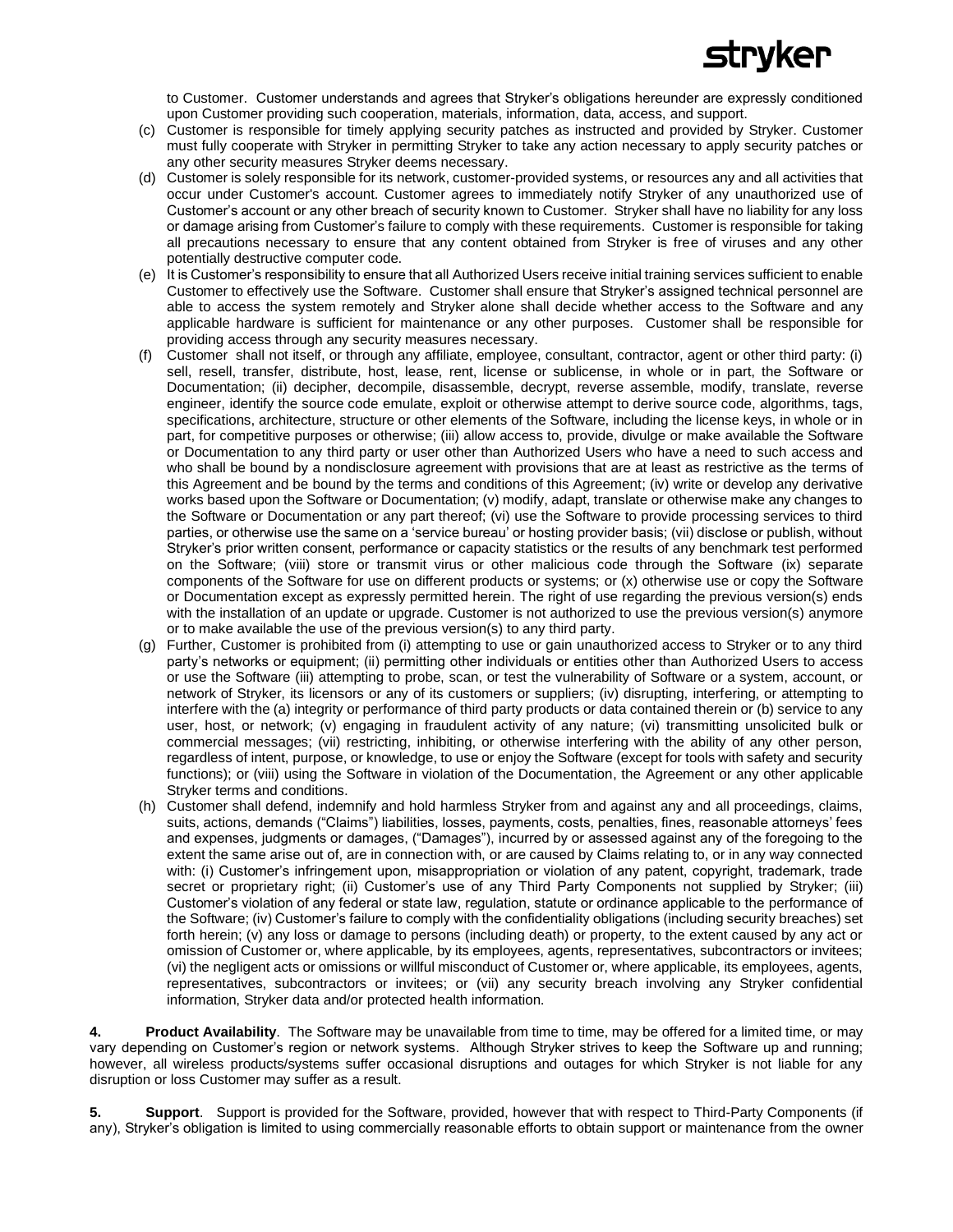# tryker

of such Third-Party Components. As used in this Agreement, "Support" shall mean: (i) reasonable assistance and consultation via telephone or electronic mail to assist Customer in resolving problems with the use of the Software; and (ii) Updates if there is a security and/or safety risk associated with Software (but not Upgrades) to the then current release of the Software and related Documentation that Stryker makes generally available to its other customers receiving Support for the Software. Updates are provided when available, and Stryker is under no obligation to develop any future programs or functionality. For purposes of this Agreement, the term "Upgrade" means (a) any module of Software which offers discrete new functionality in addition to the module originally licensed by Licensee or (b) new software products released by Stryker, which may provide functionality comparable to those originally licensed by Customer but are thereafter marketed as separate and discrete products by Stryker. "Update" shall mean a release of the Software that incorporate error corrections, minor enhancements, or bug fixes. Stryker is under no obligation to provide Support with respect to: (i) Software that has been altered or modified by anyone other than Stryker or its licensors; (ii) a release for which Support has been discontinued; (iii) Software used other than in accordance with Documentation or other than on the AOE; (iv) discrepancies that do not significantly impair or affect the operation of the Software; or (v) any systems or programs not supplied by Stryker. Stryker does not provide any maintenance or support for Third-Party Components. Customer agrees that Customer's purchases hereunder are neither contingent on the delivery of any future functionality or features nor dependent on any oral or written public comments made by Stryker regarding future functionality or features. Stryker reserves the right to change and modify the terms of this Agreement as it deems necessary and Customer shall comply with all terms and conditions and Documentation during the term.

**6. Warranties/Disclaimers**.Stryker warrants that, for a period of 30 days from the activation and validation of the Software, as updated and used in accordance with the Software and Documentation, the Software will operate in all material respects in conformity with the Documentation. If the Software does not perform as warranted, Stryker shall use commercially reasonable efforts to correct Errors. As Customer's sole and exclusive remedy for any claim under this Software warranty, Customer shall promptly notify Stryker in writing of its claim within the warranty period. Provided that such claim is determined by Stryker to be Stryker's responsibility, Stryker shall, within 30 days of its receipt of Customer's written notice, (i) correct such Error; (ii) provide Customer with a plan reasonably acceptable to Customer for correcting the Error; or (iii) if neither (i) nor (ii) can be accomplished with reasonable commercial efforts from Stryker, then Stryker or Customer may terminate this Agreement. The preceding remedy shall constitute Stryker's entire liability and Customer's exclusive remedy for cure of the Software warranty set forth herein. Stryker is not responsible for any claimed breach of any warranty set forth in this section caused by: (a) modifications made to the Software by anyone other than Stryker; (b) the combination, operation or use of the Software with any items that are not provided by Stryker; (c) Customer's failure to use any new or corrected versions of the Software made available by Stryker; (d) Stryker's adherence to Customer's specifications or instructions; (e) Customer deviating from the Software operating procedures described in the Documentation or any other Customer misuse; (f) any Force Majeure event or (g) use for a purpose or in a manner for which the Software were not designed.

THE WARRANTIES SET FORTH IN THIS SECTION ARE IN LIEU OF, AND STRYKER, ITS LICENSORS AND SUPPLIERS EXPRESSLY DISCLAIM TO THE MAXIMUM EXTENT PERMITTED BY LAW, ALL OTHER WARRANTIES, EXPRESS OR IMPLIED, ORAL OR WRITTEN, INCLUDING, WITHOUT LIMITATION, (i) ANY WARRANTY THAT ANY SOFTWARE ARE ERROR-FREE OR WILL OPERATE WITHOUT INTERRUPTION OR THAT ALL ERRORS WILL BE CORRECTED; (ii) ANY AND ALL IMPLIED WARRANTIES OF MERCHANTABILITY, FITNESS FOR A PARTICULAR PURPOSE, TITLE AND NON-INFRINGEMENT; (iii) ANY WARRANTY THAT CONTENT OR THIRD PARTY SOFTWARE WILL BE ACCURATE, RELIABLE, UNITERUPTED AND ERROR-FREE; AND (iv) ANY AND ALL IMPLIED WARRANTIES ARISING FROM STATUTE, COURSE OF DEALING, COURSE OF PERFORMANCE OR USAGE OF TRADE. THE SOFTWARE AND ANY THIRD-PARTY COMPONENTS ARE BEING PROVIDED ON AN AS-IS BASIS WITH ALL FAULTS AND AS AVAILABLE. NO ADVICE, STATEMENT OR INFORMATION GIVEN BY STRYKER, ITS AFFILIATES, CONTRACTORS OR EMPLOYEES SHALL CREATE OR CHANGE ANY WARRANTY PROVIDED HEREIN.

**7. Exporting**. Customer hereby acknowledges that the Software is or may be subject to one (1) or more export control laws or regulations, and agrees that it will not transfer, export or re-export the Software without complying with all applicable export control laws and regulations. Customer agrees it will not export or re-export the Software to a national of a country listed in "Country Groups" D:1 or E:2 (as defined in the Export Administration Regulations), nor will Customer export or re-export the direct product of the Software to such Country Groups without first obtaining a license from the U.S. Department of Commerce. The obligations in this paragraph shall survive the expiration or termination of this Agreement.

**8. Term/Suspension/Termination**. Subject to Customer's payment of all applicable fees, the term for the Software shall be perpetual. In addition, Stryker may terminate this Agreement upon notice to Customer if Customer materially violates the terms of this Agreement. Upon expiration termination of this Agreement or license, Customer shall destroy all copies of the Software from Customer's systems and destroy all physical copies of the Software. The Customer shall certify in writing that the Software has been uninstalled successfully and all copies destroyed.

**9. Confidentiality**. Stryker and Customer: (a) shall hold in confidence the terms and conditions of the Agreement and the information derived from the Software, the Software, and any information and materials which are related to the business of the other or are designated as proprietary or confidential, herein or otherwise, or which a reasonable person would consider to be proprietary or confidential information; and (b) hereby covenant that they shall not disclose such information to any